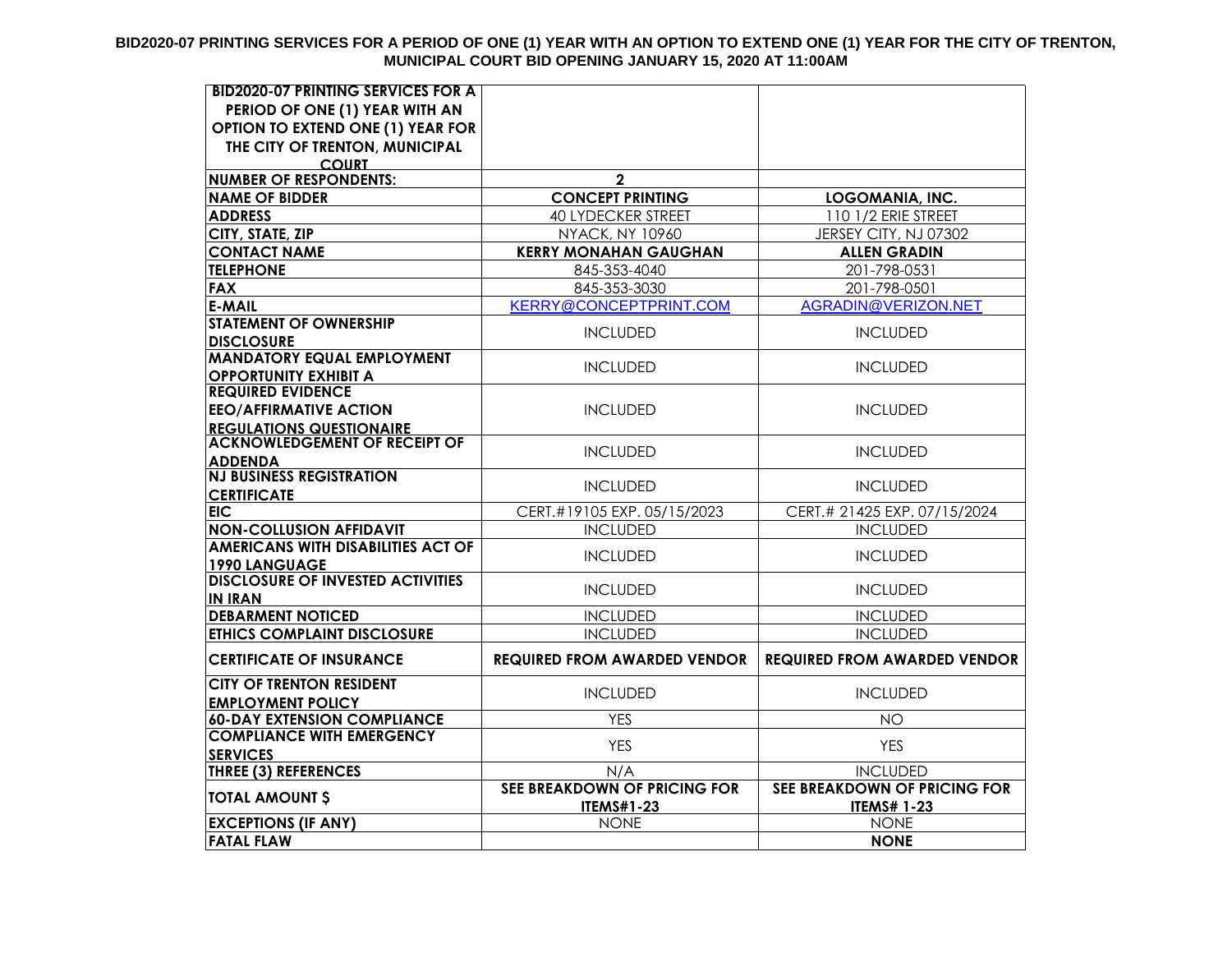concept Printing

#### **PROPOSAL PAGE VENDOR MUST COMPLETE**

| 27.5 M/1000<br><b>Uniform Traffic Tickets</b><br>$\mathbf{1}$<br>4 Part (front & back)<br>310.00M<br>white/blue/yellow/hard copy buff<br>5.5 M/1000<br>5 Part (front & back)<br>Special Form of<br>$\overline{2}$<br>410.00M<br>blue/white/pink/green/hard copy buff<br><b>Complaints (SF)</b><br>100 M/1000<br>139.00M<br><b>Court Notices</b><br><b>3 Part white mailers</b><br>3<br>10 M/1000<br>$\overline{\mathbf{4}}$<br>#10 Regular white<br>39.90m<br><b>Court Envelopes</b><br>41.90m<br>10 M/1000<br>5<br><b>Court Window Envelopes</b><br>#10 Regular white<br>$\overline{6}$<br>10 M/1000<br><b>Court Router Scheduling</b><br>Single sheet<br>39.60M<br><b>Tabs</b><br>5.5 M/1000<br><b>Cash Bail Books</b><br>3 Part white/pink/yellow<br>$\overline{7}$<br>124.00m<br>$\overline{\mathbf{8}}$<br>2.5 2.75 M/1000<br>2 Part white/green<br><b>Transmittal Receipts to</b><br>119.00 m<br><b>Mercer County Prosecutor</b><br>$1000 = 59.00$<br>$(A)$ 500 = 39.50<br>ぬ<br>59.00 M<br>9<br><b>Business Cards</b><br>10 M/1000<br>46.90M<br>3 Part blue/pink/canary<br>10<br><b>Overtime Reports</b><br>10 M/1000<br>3 Part white/green/yellow/pink/canary<br>11<br><b>Time off Requests</b><br>46.90m<br>10 M/1000<br>12<br><b>Court Orders</b><br>5 Part white/green/yellow/pink/canary<br>214.00m<br>5 M/1000<br>5 Part (front and<br>13<br><b>New Jersey Bail</b><br>245.00 <sub>m</sub><br>back)white/green/yellow/pink/canary<br><b>Recognizance Forms</b><br>28 M/1000<br>2 Part white/yellow<br>14<br><b>Request to Approve Plea</b><br>35.50M<br>10 M/1000<br><b>Request to Dismiss or</b><br>3 Part white/ yellow/pink<br>15<br>63.50M<br><b>Void Complaint</b><br>10 M/1000<br>3 Part white/yellow/green<br>16<br><b>Transmittal Body Slip</b><br>80.00 M<br>10 M/1000<br>4 Part white/yellow /green<br><b>Order of Referral to</b><br>17<br><b>Complementary Dispute</b><br>80.00m<br><b>Resolution Program</b><br><b>Pursuant to Rule 7:8-1</b><br>10 M/1000<br>3 Part white/yellow/pink/green<br>18<br><b>Mediation Consent</b><br>165.00M<br>Agreement<br>10 M/1000<br>2 Part white/yellow<br><b>New Jersey Judiciary</b><br>19<br>9.00m/<br><del>9.00000</del><br><b>Municipal Court</b><br><b>Mediation Program</b><br><b>Mediation Disposition</b><br>Km<br>Report<br>10 M/1000<br><b>Notification of Penalties</b><br>2 Part white/green<br>20<br>for Subsequent DWI or<br>69.00m<br>Driving on the Revoked<br><b>List Convictions</b><br>10 M/1000<br>3 Part white/yellow/green<br>21<br><b>Appeals Rights Form</b><br>80.00m<br>10 M/1000<br>3 Part white/yellow/green<br>S.L.A.P. Recommendation<br>80.00 m |    | <b>ITEM</b> | <b>ALL PARTS ARE CARBONLESS</b> | <b>QUANTITY</b> | <b>UNIT PRICE</b> |
|---------------------------------------------------------------------------------------------------------------------------------------------------------------------------------------------------------------------------------------------------------------------------------------------------------------------------------------------------------------------------------------------------------------------------------------------------------------------------------------------------------------------------------------------------------------------------------------------------------------------------------------------------------------------------------------------------------------------------------------------------------------------------------------------------------------------------------------------------------------------------------------------------------------------------------------------------------------------------------------------------------------------------------------------------------------------------------------------------------------------------------------------------------------------------------------------------------------------------------------------------------------------------------------------------------------------------------------------------------------------------------------------------------------------------------------------------------------------------------------------------------------------------------------------------------------------------------------------------------------------------------------------------------------------------------------------------------------------------------------------------------------------------------------------------------------------------------------------------------------------------------------------------------------------------------------------------------------------------------------------------------------------------------------------------------------------------------------------------------------------------------------------------------------------------------------------------------------------------------------------------------------------------------------------------------------------------------------------------------------------------------------------------------------------------------------------------------------------------------------------------------------------------------------------------------------------------------------------------------------------------------------------|----|-------------|---------------------------------|-----------------|-------------------|
|                                                                                                                                                                                                                                                                                                                                                                                                                                                                                                                                                                                                                                                                                                                                                                                                                                                                                                                                                                                                                                                                                                                                                                                                                                                                                                                                                                                                                                                                                                                                                                                                                                                                                                                                                                                                                                                                                                                                                                                                                                                                                                                                                                                                                                                                                                                                                                                                                                                                                                                                                                                                                                             |    |             |                                 |                 |                   |
|                                                                                                                                                                                                                                                                                                                                                                                                                                                                                                                                                                                                                                                                                                                                                                                                                                                                                                                                                                                                                                                                                                                                                                                                                                                                                                                                                                                                                                                                                                                                                                                                                                                                                                                                                                                                                                                                                                                                                                                                                                                                                                                                                                                                                                                                                                                                                                                                                                                                                                                                                                                                                                             |    |             |                                 |                 |                   |
|                                                                                                                                                                                                                                                                                                                                                                                                                                                                                                                                                                                                                                                                                                                                                                                                                                                                                                                                                                                                                                                                                                                                                                                                                                                                                                                                                                                                                                                                                                                                                                                                                                                                                                                                                                                                                                                                                                                                                                                                                                                                                                                                                                                                                                                                                                                                                                                                                                                                                                                                                                                                                                             |    |             |                                 |                 |                   |
|                                                                                                                                                                                                                                                                                                                                                                                                                                                                                                                                                                                                                                                                                                                                                                                                                                                                                                                                                                                                                                                                                                                                                                                                                                                                                                                                                                                                                                                                                                                                                                                                                                                                                                                                                                                                                                                                                                                                                                                                                                                                                                                                                                                                                                                                                                                                                                                                                                                                                                                                                                                                                                             |    |             |                                 |                 |                   |
|                                                                                                                                                                                                                                                                                                                                                                                                                                                                                                                                                                                                                                                                                                                                                                                                                                                                                                                                                                                                                                                                                                                                                                                                                                                                                                                                                                                                                                                                                                                                                                                                                                                                                                                                                                                                                                                                                                                                                                                                                                                                                                                                                                                                                                                                                                                                                                                                                                                                                                                                                                                                                                             |    |             |                                 |                 |                   |
|                                                                                                                                                                                                                                                                                                                                                                                                                                                                                                                                                                                                                                                                                                                                                                                                                                                                                                                                                                                                                                                                                                                                                                                                                                                                                                                                                                                                                                                                                                                                                                                                                                                                                                                                                                                                                                                                                                                                                                                                                                                                                                                                                                                                                                                                                                                                                                                                                                                                                                                                                                                                                                             |    |             |                                 |                 |                   |
|                                                                                                                                                                                                                                                                                                                                                                                                                                                                                                                                                                                                                                                                                                                                                                                                                                                                                                                                                                                                                                                                                                                                                                                                                                                                                                                                                                                                                                                                                                                                                                                                                                                                                                                                                                                                                                                                                                                                                                                                                                                                                                                                                                                                                                                                                                                                                                                                                                                                                                                                                                                                                                             |    |             |                                 |                 |                   |
|                                                                                                                                                                                                                                                                                                                                                                                                                                                                                                                                                                                                                                                                                                                                                                                                                                                                                                                                                                                                                                                                                                                                                                                                                                                                                                                                                                                                                                                                                                                                                                                                                                                                                                                                                                                                                                                                                                                                                                                                                                                                                                                                                                                                                                                                                                                                                                                                                                                                                                                                                                                                                                             |    |             |                                 |                 |                   |
|                                                                                                                                                                                                                                                                                                                                                                                                                                                                                                                                                                                                                                                                                                                                                                                                                                                                                                                                                                                                                                                                                                                                                                                                                                                                                                                                                                                                                                                                                                                                                                                                                                                                                                                                                                                                                                                                                                                                                                                                                                                                                                                                                                                                                                                                                                                                                                                                                                                                                                                                                                                                                                             |    |             |                                 |                 |                   |
|                                                                                                                                                                                                                                                                                                                                                                                                                                                                                                                                                                                                                                                                                                                                                                                                                                                                                                                                                                                                                                                                                                                                                                                                                                                                                                                                                                                                                                                                                                                                                                                                                                                                                                                                                                                                                                                                                                                                                                                                                                                                                                                                                                                                                                                                                                                                                                                                                                                                                                                                                                                                                                             |    |             |                                 |                 |                   |
|                                                                                                                                                                                                                                                                                                                                                                                                                                                                                                                                                                                                                                                                                                                                                                                                                                                                                                                                                                                                                                                                                                                                                                                                                                                                                                                                                                                                                                                                                                                                                                                                                                                                                                                                                                                                                                                                                                                                                                                                                                                                                                                                                                                                                                                                                                                                                                                                                                                                                                                                                                                                                                             |    |             |                                 |                 |                   |
|                                                                                                                                                                                                                                                                                                                                                                                                                                                                                                                                                                                                                                                                                                                                                                                                                                                                                                                                                                                                                                                                                                                                                                                                                                                                                                                                                                                                                                                                                                                                                                                                                                                                                                                                                                                                                                                                                                                                                                                                                                                                                                                                                                                                                                                                                                                                                                                                                                                                                                                                                                                                                                             |    |             |                                 |                 |                   |
|                                                                                                                                                                                                                                                                                                                                                                                                                                                                                                                                                                                                                                                                                                                                                                                                                                                                                                                                                                                                                                                                                                                                                                                                                                                                                                                                                                                                                                                                                                                                                                                                                                                                                                                                                                                                                                                                                                                                                                                                                                                                                                                                                                                                                                                                                                                                                                                                                                                                                                                                                                                                                                             |    |             |                                 |                 |                   |
|                                                                                                                                                                                                                                                                                                                                                                                                                                                                                                                                                                                                                                                                                                                                                                                                                                                                                                                                                                                                                                                                                                                                                                                                                                                                                                                                                                                                                                                                                                                                                                                                                                                                                                                                                                                                                                                                                                                                                                                                                                                                                                                                                                                                                                                                                                                                                                                                                                                                                                                                                                                                                                             |    |             |                                 |                 |                   |
|                                                                                                                                                                                                                                                                                                                                                                                                                                                                                                                                                                                                                                                                                                                                                                                                                                                                                                                                                                                                                                                                                                                                                                                                                                                                                                                                                                                                                                                                                                                                                                                                                                                                                                                                                                                                                                                                                                                                                                                                                                                                                                                                                                                                                                                                                                                                                                                                                                                                                                                                                                                                                                             |    |             |                                 |                 |                   |
|                                                                                                                                                                                                                                                                                                                                                                                                                                                                                                                                                                                                                                                                                                                                                                                                                                                                                                                                                                                                                                                                                                                                                                                                                                                                                                                                                                                                                                                                                                                                                                                                                                                                                                                                                                                                                                                                                                                                                                                                                                                                                                                                                                                                                                                                                                                                                                                                                                                                                                                                                                                                                                             |    |             |                                 |                 |                   |
|                                                                                                                                                                                                                                                                                                                                                                                                                                                                                                                                                                                                                                                                                                                                                                                                                                                                                                                                                                                                                                                                                                                                                                                                                                                                                                                                                                                                                                                                                                                                                                                                                                                                                                                                                                                                                                                                                                                                                                                                                                                                                                                                                                                                                                                                                                                                                                                                                                                                                                                                                                                                                                             |    |             |                                 |                 |                   |
|                                                                                                                                                                                                                                                                                                                                                                                                                                                                                                                                                                                                                                                                                                                                                                                                                                                                                                                                                                                                                                                                                                                                                                                                                                                                                                                                                                                                                                                                                                                                                                                                                                                                                                                                                                                                                                                                                                                                                                                                                                                                                                                                                                                                                                                                                                                                                                                                                                                                                                                                                                                                                                             |    |             |                                 |                 |                   |
|                                                                                                                                                                                                                                                                                                                                                                                                                                                                                                                                                                                                                                                                                                                                                                                                                                                                                                                                                                                                                                                                                                                                                                                                                                                                                                                                                                                                                                                                                                                                                                                                                                                                                                                                                                                                                                                                                                                                                                                                                                                                                                                                                                                                                                                                                                                                                                                                                                                                                                                                                                                                                                             |    |             |                                 |                 |                   |
|                                                                                                                                                                                                                                                                                                                                                                                                                                                                                                                                                                                                                                                                                                                                                                                                                                                                                                                                                                                                                                                                                                                                                                                                                                                                                                                                                                                                                                                                                                                                                                                                                                                                                                                                                                                                                                                                                                                                                                                                                                                                                                                                                                                                                                                                                                                                                                                                                                                                                                                                                                                                                                             |    |             |                                 |                 |                   |
|                                                                                                                                                                                                                                                                                                                                                                                                                                                                                                                                                                                                                                                                                                                                                                                                                                                                                                                                                                                                                                                                                                                                                                                                                                                                                                                                                                                                                                                                                                                                                                                                                                                                                                                                                                                                                                                                                                                                                                                                                                                                                                                                                                                                                                                                                                                                                                                                                                                                                                                                                                                                                                             |    |             |                                 |                 |                   |
|                                                                                                                                                                                                                                                                                                                                                                                                                                                                                                                                                                                                                                                                                                                                                                                                                                                                                                                                                                                                                                                                                                                                                                                                                                                                                                                                                                                                                                                                                                                                                                                                                                                                                                                                                                                                                                                                                                                                                                                                                                                                                                                                                                                                                                                                                                                                                                                                                                                                                                                                                                                                                                             |    |             |                                 |                 |                   |
|                                                                                                                                                                                                                                                                                                                                                                                                                                                                                                                                                                                                                                                                                                                                                                                                                                                                                                                                                                                                                                                                                                                                                                                                                                                                                                                                                                                                                                                                                                                                                                                                                                                                                                                                                                                                                                                                                                                                                                                                                                                                                                                                                                                                                                                                                                                                                                                                                                                                                                                                                                                                                                             |    |             |                                 |                 |                   |
|                                                                                                                                                                                                                                                                                                                                                                                                                                                                                                                                                                                                                                                                                                                                                                                                                                                                                                                                                                                                                                                                                                                                                                                                                                                                                                                                                                                                                                                                                                                                                                                                                                                                                                                                                                                                                                                                                                                                                                                                                                                                                                                                                                                                                                                                                                                                                                                                                                                                                                                                                                                                                                             |    |             |                                 |                 |                   |
|                                                                                                                                                                                                                                                                                                                                                                                                                                                                                                                                                                                                                                                                                                                                                                                                                                                                                                                                                                                                                                                                                                                                                                                                                                                                                                                                                                                                                                                                                                                                                                                                                                                                                                                                                                                                                                                                                                                                                                                                                                                                                                                                                                                                                                                                                                                                                                                                                                                                                                                                                                                                                                             |    |             |                                 |                 |                   |
|                                                                                                                                                                                                                                                                                                                                                                                                                                                                                                                                                                                                                                                                                                                                                                                                                                                                                                                                                                                                                                                                                                                                                                                                                                                                                                                                                                                                                                                                                                                                                                                                                                                                                                                                                                                                                                                                                                                                                                                                                                                                                                                                                                                                                                                                                                                                                                                                                                                                                                                                                                                                                                             |    |             |                                 |                 |                   |
|                                                                                                                                                                                                                                                                                                                                                                                                                                                                                                                                                                                                                                                                                                                                                                                                                                                                                                                                                                                                                                                                                                                                                                                                                                                                                                                                                                                                                                                                                                                                                                                                                                                                                                                                                                                                                                                                                                                                                                                                                                                                                                                                                                                                                                                                                                                                                                                                                                                                                                                                                                                                                                             |    |             |                                 |                 |                   |
|                                                                                                                                                                                                                                                                                                                                                                                                                                                                                                                                                                                                                                                                                                                                                                                                                                                                                                                                                                                                                                                                                                                                                                                                                                                                                                                                                                                                                                                                                                                                                                                                                                                                                                                                                                                                                                                                                                                                                                                                                                                                                                                                                                                                                                                                                                                                                                                                                                                                                                                                                                                                                                             |    |             |                                 |                 |                   |
|                                                                                                                                                                                                                                                                                                                                                                                                                                                                                                                                                                                                                                                                                                                                                                                                                                                                                                                                                                                                                                                                                                                                                                                                                                                                                                                                                                                                                                                                                                                                                                                                                                                                                                                                                                                                                                                                                                                                                                                                                                                                                                                                                                                                                                                                                                                                                                                                                                                                                                                                                                                                                                             |    |             |                                 |                 |                   |
|                                                                                                                                                                                                                                                                                                                                                                                                                                                                                                                                                                                                                                                                                                                                                                                                                                                                                                                                                                                                                                                                                                                                                                                                                                                                                                                                                                                                                                                                                                                                                                                                                                                                                                                                                                                                                                                                                                                                                                                                                                                                                                                                                                                                                                                                                                                                                                                                                                                                                                                                                                                                                                             |    |             |                                 |                 |                   |
|                                                                                                                                                                                                                                                                                                                                                                                                                                                                                                                                                                                                                                                                                                                                                                                                                                                                                                                                                                                                                                                                                                                                                                                                                                                                                                                                                                                                                                                                                                                                                                                                                                                                                                                                                                                                                                                                                                                                                                                                                                                                                                                                                                                                                                                                                                                                                                                                                                                                                                                                                                                                                                             |    |             |                                 |                 |                   |
|                                                                                                                                                                                                                                                                                                                                                                                                                                                                                                                                                                                                                                                                                                                                                                                                                                                                                                                                                                                                                                                                                                                                                                                                                                                                                                                                                                                                                                                                                                                                                                                                                                                                                                                                                                                                                                                                                                                                                                                                                                                                                                                                                                                                                                                                                                                                                                                                                                                                                                                                                                                                                                             |    |             |                                 |                 |                   |
|                                                                                                                                                                                                                                                                                                                                                                                                                                                                                                                                                                                                                                                                                                                                                                                                                                                                                                                                                                                                                                                                                                                                                                                                                                                                                                                                                                                                                                                                                                                                                                                                                                                                                                                                                                                                                                                                                                                                                                                                                                                                                                                                                                                                                                                                                                                                                                                                                                                                                                                                                                                                                                             |    |             |                                 |                 |                   |
|                                                                                                                                                                                                                                                                                                                                                                                                                                                                                                                                                                                                                                                                                                                                                                                                                                                                                                                                                                                                                                                                                                                                                                                                                                                                                                                                                                                                                                                                                                                                                                                                                                                                                                                                                                                                                                                                                                                                                                                                                                                                                                                                                                                                                                                                                                                                                                                                                                                                                                                                                                                                                                             |    |             |                                 |                 |                   |
|                                                                                                                                                                                                                                                                                                                                                                                                                                                                                                                                                                                                                                                                                                                                                                                                                                                                                                                                                                                                                                                                                                                                                                                                                                                                                                                                                                                                                                                                                                                                                                                                                                                                                                                                                                                                                                                                                                                                                                                                                                                                                                                                                                                                                                                                                                                                                                                                                                                                                                                                                                                                                                             |    |             |                                 |                 |                   |
|                                                                                                                                                                                                                                                                                                                                                                                                                                                                                                                                                                                                                                                                                                                                                                                                                                                                                                                                                                                                                                                                                                                                                                                                                                                                                                                                                                                                                                                                                                                                                                                                                                                                                                                                                                                                                                                                                                                                                                                                                                                                                                                                                                                                                                                                                                                                                                                                                                                                                                                                                                                                                                             |    |             |                                 |                 |                   |
|                                                                                                                                                                                                                                                                                                                                                                                                                                                                                                                                                                                                                                                                                                                                                                                                                                                                                                                                                                                                                                                                                                                                                                                                                                                                                                                                                                                                                                                                                                                                                                                                                                                                                                                                                                                                                                                                                                                                                                                                                                                                                                                                                                                                                                                                                                                                                                                                                                                                                                                                                                                                                                             |    |             |                                 |                 |                   |
|                                                                                                                                                                                                                                                                                                                                                                                                                                                                                                                                                                                                                                                                                                                                                                                                                                                                                                                                                                                                                                                                                                                                                                                                                                                                                                                                                                                                                                                                                                                                                                                                                                                                                                                                                                                                                                                                                                                                                                                                                                                                                                                                                                                                                                                                                                                                                                                                                                                                                                                                                                                                                                             |    |             |                                 |                 |                   |
|                                                                                                                                                                                                                                                                                                                                                                                                                                                                                                                                                                                                                                                                                                                                                                                                                                                                                                                                                                                                                                                                                                                                                                                                                                                                                                                                                                                                                                                                                                                                                                                                                                                                                                                                                                                                                                                                                                                                                                                                                                                                                                                                                                                                                                                                                                                                                                                                                                                                                                                                                                                                                                             | 22 |             |                                 |                 |                   |
|                                                                                                                                                                                                                                                                                                                                                                                                                                                                                                                                                                                                                                                                                                                                                                                                                                                                                                                                                                                                                                                                                                                                                                                                                                                                                                                                                                                                                                                                                                                                                                                                                                                                                                                                                                                                                                                                                                                                                                                                                                                                                                                                                                                                                                                                                                                                                                                                                                                                                                                                                                                                                                             |    |             |                                 |                 |                   |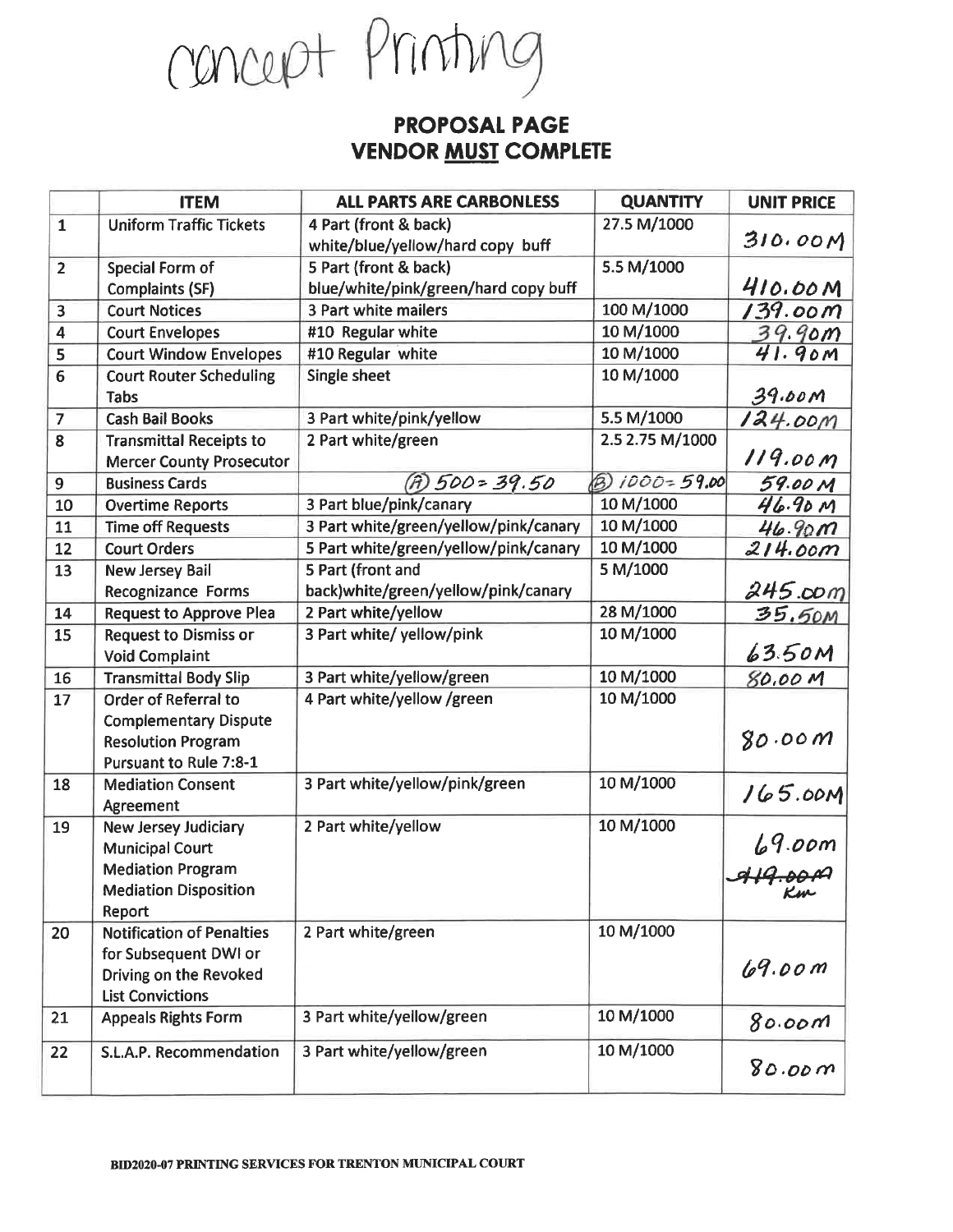concept Printing

### PROPOSAL PAGE CONT'D **VENDOR MUST COMPLETE**

|    | <b>ITEM</b>                                                                                                                              | <b>DESCRIPTION</b>              | <b>QUANTITY</b> | <b>UNIT PRICE</b> |
|----|------------------------------------------------------------------------------------------------------------------------------------------|---------------------------------|-----------------|-------------------|
| 23 | Order to Participate in<br><b>Counseling: Domestic</b><br>Violence/Anger<br>Management, Drug,<br>Alcohol, Mental Health<br>and/or Family | 3 Part white/yellow/green       | 10 M/1000       | 80.00m            |
| 24 | <b>Order to Community</b><br>Service                                                                                                     | 3 part white/blue/canary        | 10 M/1000       | 80.000            |
| 25 | <b>Restitution Order of the</b><br>Court                                                                                                 | 3 Part white/blue/pink          | 10 M/1000       | 80.00m            |
| 26 | <b>Request for Dismissal of</b><br><b>Charges</b>                                                                                        | 2 Part white/yellow             | 10 M/1000       | 69.00m            |
| 27 | <b>Order and Certification</b><br>Intoxicated Driving and<br><b>Related Offenses</b>                                                     | 4 Part white/yellow/pink/canary | 10 M/1000       | 134.00m           |
| 28 | <b>Appeal Rights Form</b><br>(Spanish and English)                                                                                       | 3 Part white/yellow/pink        | 10 M/1000       | 80.00m            |
| 29 | <b>Priority Telephone</b><br>Message                                                                                                     | 2 Part white/yellow             | 10 M/1000       | 42.00m            |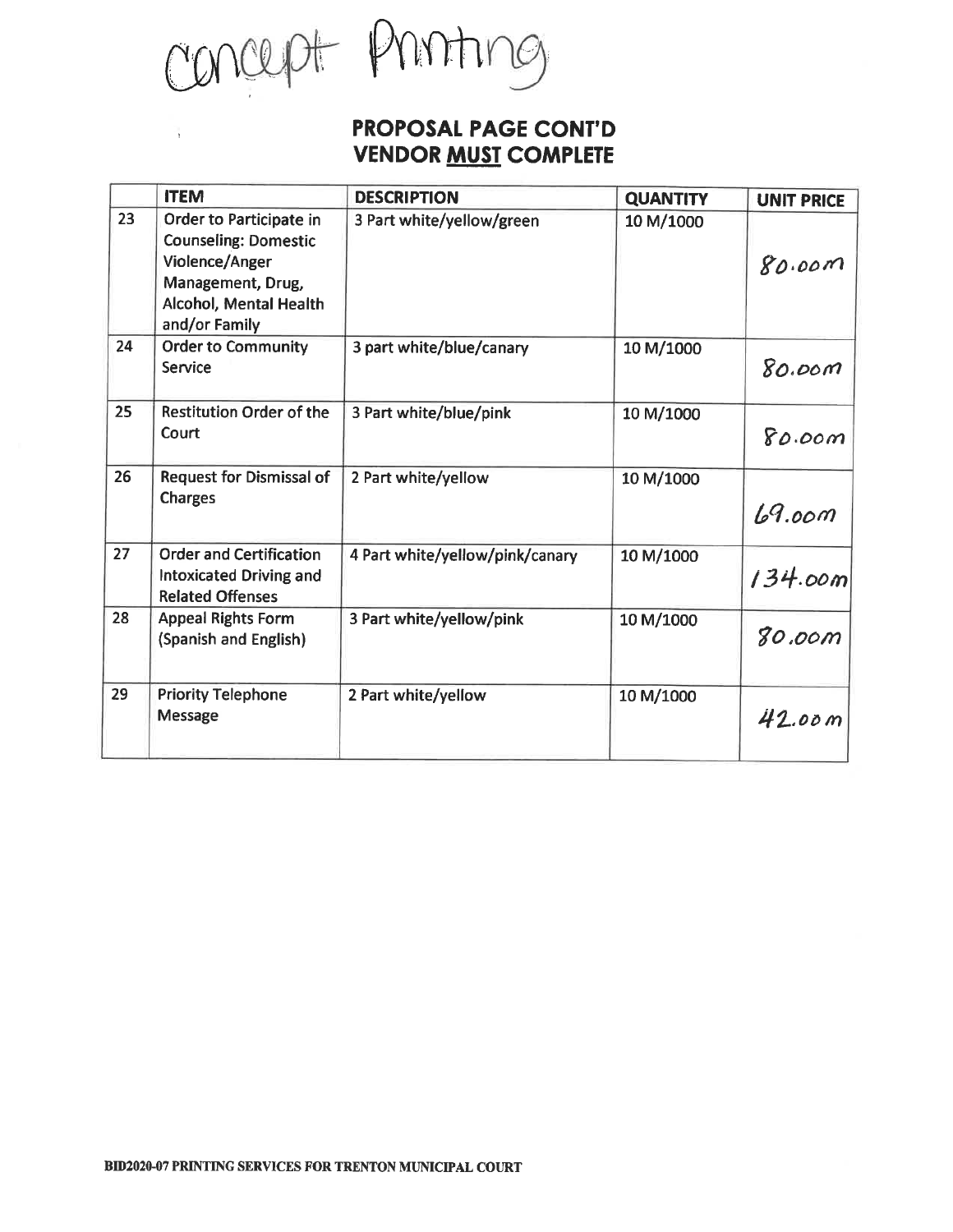ORIGINAL<br>PROPOSAL

## PROPOSAL PAGE **VENDOR MUST COMPLETE**

|                | <b>ITEM</b>                                      | <b>ALL PARTS ARE CARBONLESS</b>       | <b>QUANTITY</b> |                         |
|----------------|--------------------------------------------------|---------------------------------------|-----------------|-------------------------|
| $\mathbf{1}$   | <b>Uniform Traffic Tickets</b>                   | 4 Part (front & back)                 | 27.5 M/1000     | <b>UNIT PRICE</b>       |
|                |                                                  | white/blue/yellow/hard copy buff      |                 |                         |
| $\overline{2}$ | Special Form of                                  | 5 Part (front & back)                 |                 |                         |
|                | Complaints (SF)                                  | blue/white/pink/green/hard copy buff  | 5.5 M/1000      |                         |
| 3              | <b>Court Notices</b>                             | 3 Part white mailers                  |                 |                         |
| $\overline{4}$ | <b>Court Envelopes</b>                           | #10 Regular white                     | 100 M/1000      |                         |
| 5              | Court Window Envelopes                           | #10 Regular white                     | 10 M/1000       | 51.00                   |
| 6              | Court Router Scheduling                          | Single sheet                          | 10 M/1000       | 57,00                   |
|                | Tabs                                             |                                       | 10 M/1000       | 59.00                   |
| $\overline{7}$ | Cash Bail Books                                  | 3 Part white/pink/yellow              |                 |                         |
| 8              | <b>Transmittal Receipts to</b>                   | 2 Part white/green                    | 5.5 M/1000      | 66.00                   |
|                | Mercer County Prosecutor                         |                                       | 2.5 2.75 M/1000 |                         |
| 9              | <b>Business Cards</b>                            |                                       |                 | 131.00                  |
| 10             | <b>Overtime Reports</b>                          |                                       |                 |                         |
| 11             | <b>Time off Requests</b>                         | 3 Part blue/pink/canary               | 10 M/1000       | 85,00                   |
| 12             | <b>Court Orders</b>                              | 3 Part white/green/yellow/pink/canary | 10 M/1000       | 125,00                  |
| 13             | New Jersey Bail                                  | 5 Part white/green/yellow/pink/canary | 10 M/1000       | 219.00                  |
|                | Recognizance Forms                               | 5 Part (front and                     | 5 M/1000        |                         |
| 14             |                                                  | back)white/green/yellow/pink/canary   |                 | 222.00                  |
| 15             | Request to Approve Plea<br>Request to Dismiss or | 2 Part white/yellow                   | 28 M/1000       | 63.50                   |
|                | Void Complaint                                   | 3 Part white/ yellow/pink             | 10 M/1000       |                         |
| 16             | <b>Transmittal Body Slip</b>                     |                                       |                 | 86.00                   |
| 17             | Order of Referral to                             | 3 Part white/yellow/green             | 10 M/1000       | 133.00                  |
|                | Complementary Dispute                            | 4 Part white/yellow /green            | 10 M/1000       |                         |
|                | <b>Resolution Program</b>                        |                                       |                 |                         |
|                | Pursuant to Rule 7:8-1                           |                                       |                 | 160.00                  |
| 18             | <b>Mediation Consent</b>                         |                                       |                 |                         |
|                | Agreement                                        | 3 Part white/yellow/pink/green        | 10 M/1000       | 136.00                  |
| 19             | New Jersey Judiciary                             |                                       |                 |                         |
|                | Municipal Court                                  | 2 Part white/yellow                   | 10 M/1000       |                         |
|                | <b>Mediation Program</b>                         |                                       |                 |                         |
|                | <b>Mediation Disposition</b>                     |                                       |                 | 98.00                   |
|                | Report                                           |                                       |                 |                         |
| 20             | <b>Notification of Penalties</b>                 |                                       |                 |                         |
|                | for Subsequent DWI or                            | 2 Part white/green                    | 10 M/1000       |                         |
|                | Driving on the Revoked                           |                                       |                 | 98.00                   |
|                | <b>List Convictions</b>                          |                                       |                 |                         |
|                | Appeals Rights Form                              | 3 Part white/yellow/green             |                 |                         |
|                |                                                  |                                       | 10 M/1000       | $\frac{135.00}{135.00}$ |
|                | S.L.A.P. Recommendation                          | 3 Part white/yellow/green             | 10 M/1000       |                         |
|                |                                                  |                                       |                 |                         |

LOGOMANIA INC.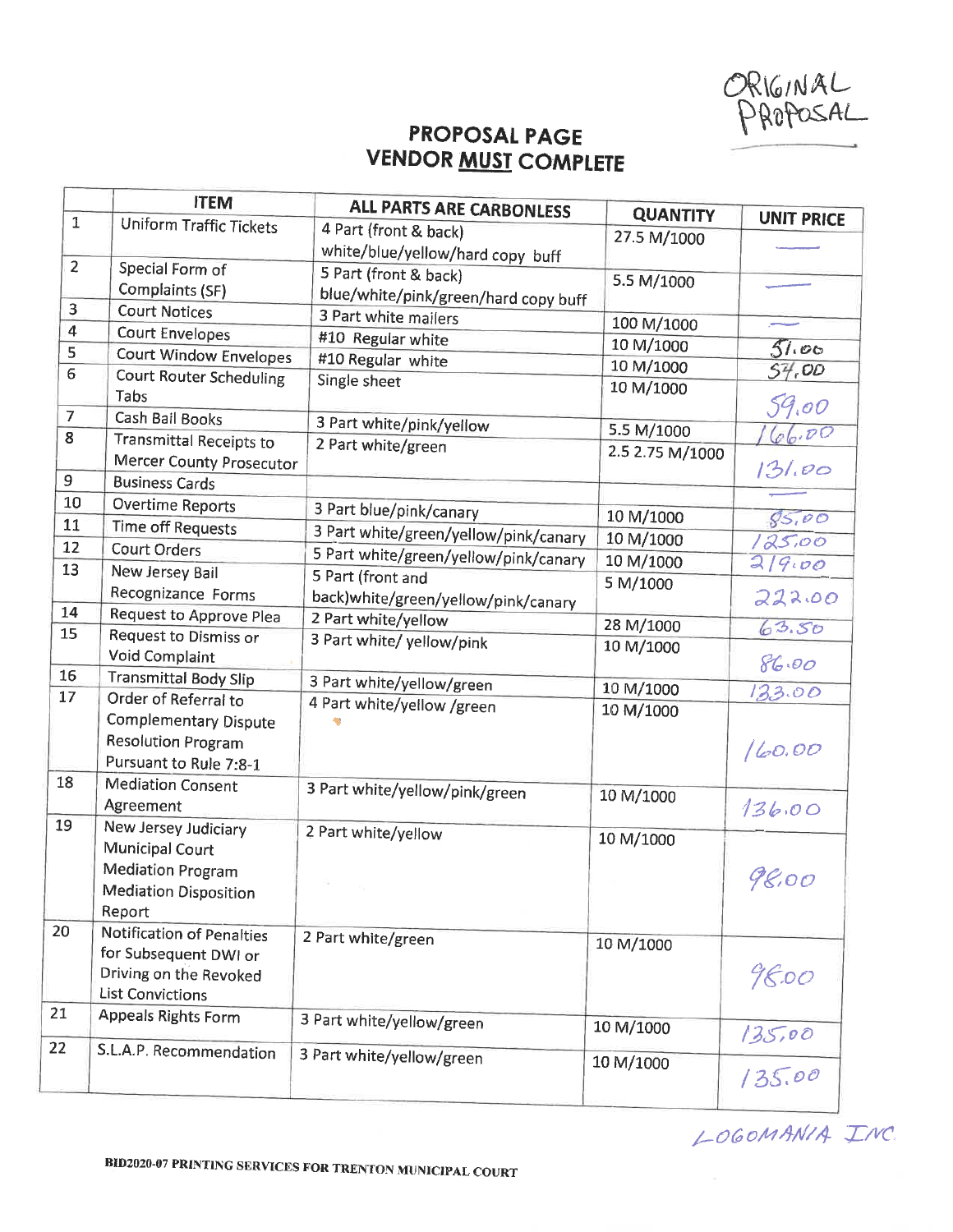ORIGINAL<br>PROPOSAL

# PROPOSAL PAGE CONT'D **VENDOR MUST COMPLETE**

|    | <b>ITEM</b>                                                                                                                       | <b>DESCRIPTION</b>              |                              |                            |
|----|-----------------------------------------------------------------------------------------------------------------------------------|---------------------------------|------------------------------|----------------------------|
| 23 | Order to Participate in<br>Counseling: Domestic<br>Violence/Anger<br>Management, Drug,<br>Alcohol, Mental Health<br>and/or Family | 3 Part white/yellow/green       | <b>QUANTITY</b><br>10 M/1000 | <b>UNIT PRICE</b><br>13500 |
| 24 | Order to Community<br>Service                                                                                                     | 3 part white/blue/canary        | 10 M/1000                    | 124,00                     |
| 25 | Restitution Order of the<br>Court                                                                                                 | 3 Part white/blue/pink          | 10 M/1000                    | 136.00                     |
| 26 | Request for Dismissal of<br>Charges                                                                                               | 2 Part white/yellow             | 10 M/1000                    | 98,00                      |
| 27 | Order and Certification<br>Intoxicated Driving and<br>Related Offenses                                                            | 4 Part white/yellow/pink/canary | 10 M/1000                    | 171,00                     |
| 28 | Appeal Rights Form<br>(Spanish and English)                                                                                       | 3 Part white/yellow/pink        | 10 M/1000                    | 136,00                     |
| 29 | Priority Telephone<br>Message                                                                                                     | 2 Part white/yellow             | 10 M/1000                    | 86.00                      |

LOGOMANIA INC.